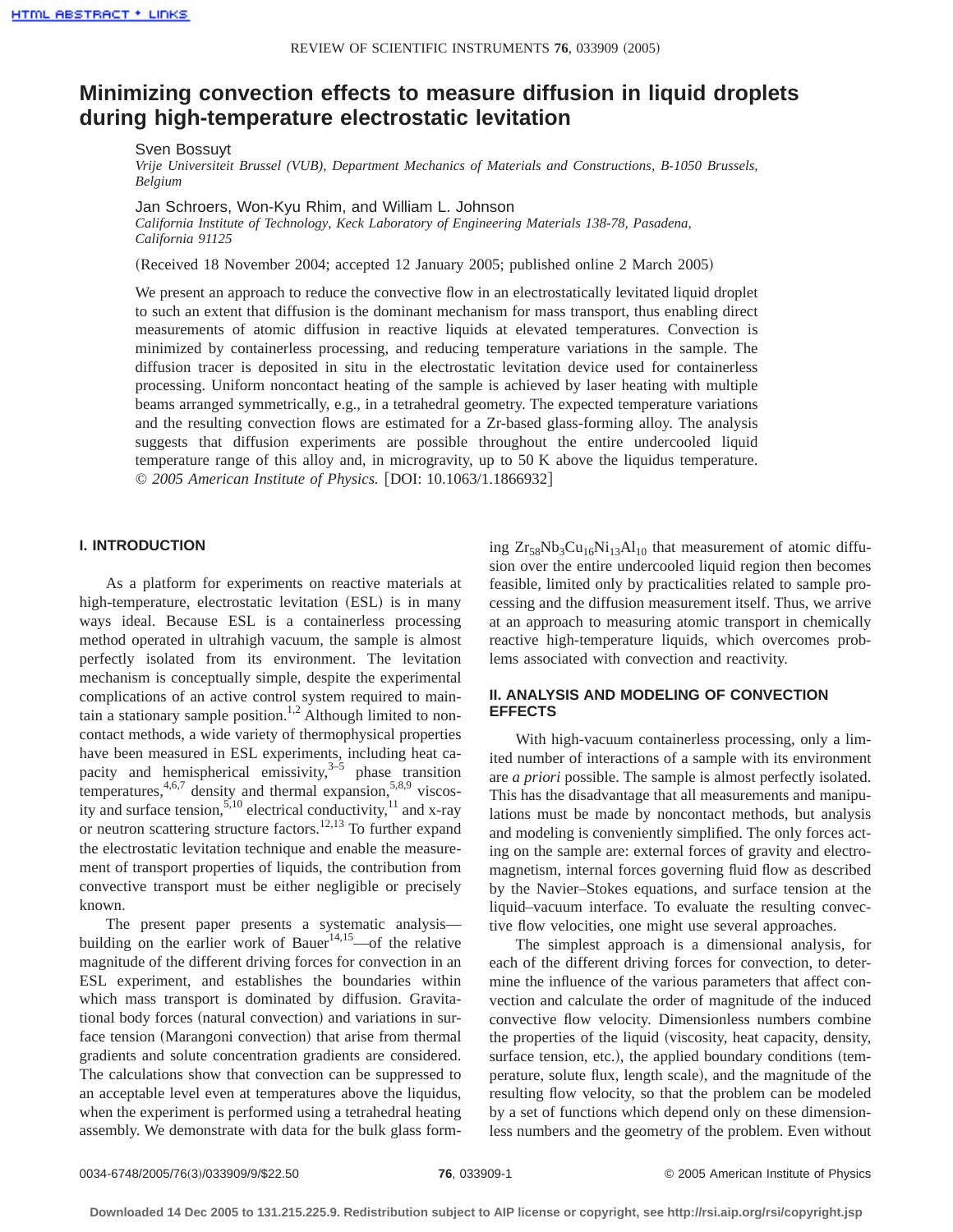

FIG. 1. (Color online) Schematic illustration of Marangoni flow field for a sphere subjected to constant temperature gradient. This is the leading term in the flow field induced by unidirectional heating with a laser beam.

solving the actual functions giving numerical values for the quantities of interest, much useful information can be extracted from the dimensionless numbers that appear in the problem.

A more quantitative assessment can be obtained by examining known analytical solutions to the Navier–Stokes equations, where such solutions exist, or going to numerical solutions. The following discussion gives results from dimensional analysis and approximate analytical solutions for the limiting case where convective flow velocities remain small.

## **A. Marangoni convection**

Bauer<sup>15</sup> has solved the linearized Navier–Stokes equation for the case of a freely floating sphere subjected to an arbitrary axially symmetric thermal gradient and temperature-dependent surface tension, to obtain a series expansion for the analytical solutions of the stream function for thermally induced Marangoni convection

$$
u_M(r,\theta) = \frac{1}{2\eta} \left| \frac{d\sigma}{dT} \right| \sum_{n=1}^{\infty} T_n \frac{n(n-1)}{2n+1} \left( \left( \frac{r}{R} \right)^{n-1} - \left( \frac{r}{R} \right)^{n+1} \right) P_n(\cos(\theta)),
$$
  

$$
v_M(r,\theta) = \frac{1}{2\eta} \left| \frac{d\sigma}{dT} \right| \sum_{n=1}^{\infty} T_n \frac{1}{2n+1} \left( (n+1) \left( \frac{r}{R} \right)^{n-1} - (n+3) \left( \frac{r}{R} \right)^{n+1} \right) P_n^1(\cos(\theta)), \tag{1}
$$

where  $u_M$  and  $v_M$  are the radial and tangential components of the flow velocity, expressed in polar coordinates  $r$  and  $\theta$ ,  $\eta$  is the viscosity,  $d\sigma/dT$  is the temperature dependence of the liquid surface tension,  $R$  is the radius of the sphere, and  $T_n$ are the coefficients in a Legendre polynomial series expansion of temperature (see Sec. II C below), with  $P_n(\xi)$  and  $P_n^1(\xi)$  the unassociated and associated Legendre polynomials, respectively. The subscript "*M*" refers to Marangoni driven flow. Because the equations are linearized, solutions may be superimposed, so that the series expansion is readily generalized to a multipole expansion relaxing the axial symmetry requirement. Figure 1 illustrates the steady-state flow field for the leading term in the series expansion, i.e., in the case of a constant temperature gradient. The flow field is toroidal, with the axis of symmetry along the temperature gradient

$$
u_M(r,\theta) = (\Delta T/3 \eta) |d\sigma/dT| \{1 - r^2/R^2\} \cos \theta, \tag{2a}
$$

$$
v_M(r,\theta) = -\left(\Delta T/3 \eta\right) \left| d\sigma / dT \right| \{1 - 2r^2/R^2\} \sin \theta,\tag{2b}
$$

where  $\Delta T$  is the temperature difference between the poles of the sphere. The maximum flow velocity, with magnitude  $v_{\text{max},M} = (\Delta T/3\eta) |d\sigma/dT|$ , occurs tangentially at the equator  $(\theta = \pi/2)$  on the sphere surface  $(r=R)$  and also along the polar axis  $(\theta=0 \text{ or } \theta=\pi)$  at the sphere center  $(r=0)$ . Note that whereas the radial component always vanishes at the surface, the tangential component is nonvanishing owing to the surface tractions presented by the thermally varying surface tension. For higher-order terms in Eq.  $(1)$ , the corresponding flow field lines separate into several lobes displaying the symmetry characteristic of that multipole term. Taking the maximum flow velocity for each term in the multipole expansion separately, the position of the maximum is found nearer the surface of the sphere for higher order terms, but the magnitude is always of the order of  $v_{\text{max},M}$ , where  $\Delta T$ is replaced with the magnitude of the corresponding term in the multipole expansion for temperature.<sup>16</sup>

## **B. Buoyancy-driven convection**

Due to thermal expansion, temperature differences are associated with differences in density, which are the cause of natural (or free, as opposed to forced) convection. Bauer has extended his analytical solution for Marangoni convection in a free-floating sphere, given in Eq.  $(1)$ , to also include the effect of gravity.<sup>14</sup> The flow field can be calculated for the combined effects of buoyancy in a constant gravitation field and Marangoni convection with a temperature field that is axially symmetric about an axis aligned with the direction of gravity. Using this analytical solution, the relative magnitudes and combined influences of Marangoni and gravitational flow as a function of sample size, temperature, temperature gradient, magnitude of the gravitation field, and other relevant parameters can be assessed. The ratio of driving forces for buoyancy-driven and Marangoni convection is given by the length scale dependent dynamic Bond number, $17$  defined as

$$
Bo[L] = g\rho\beta L^2 [d\sigma/dT],\tag{3}
$$

where *g* is the gravitational acceleration,  $\rho$  the density,  $\beta$  the volume thermal expansion coefficient, and *L* the characteristic length scale of the density variation.

## **C. Temperature gradients**

The magnitude of temperature variations expected in the spherical droplets under conditions of heating with one or more laser beams (or any other power input source) can be assessed by solving the Fourier heat flow equation. The boundary conditions represent heat loss from the surface by Stephan–Boltzmann radiation to a surrounding vacuum and heat input by absorption of laser power

$$
J_r(R, \theta, \varphi) = -\kappa [\partial T/\partial r]_{r=R} = \varepsilon \sigma_{\rm SB} T_s^4 - p_{\rm laser}(\theta, \varphi), \qquad (4)
$$

where  $J_r(R, \theta, \varphi)$  is the net radial component of the heat flux out of the sphere surface,  $\kappa$  is the thermal conductivity of the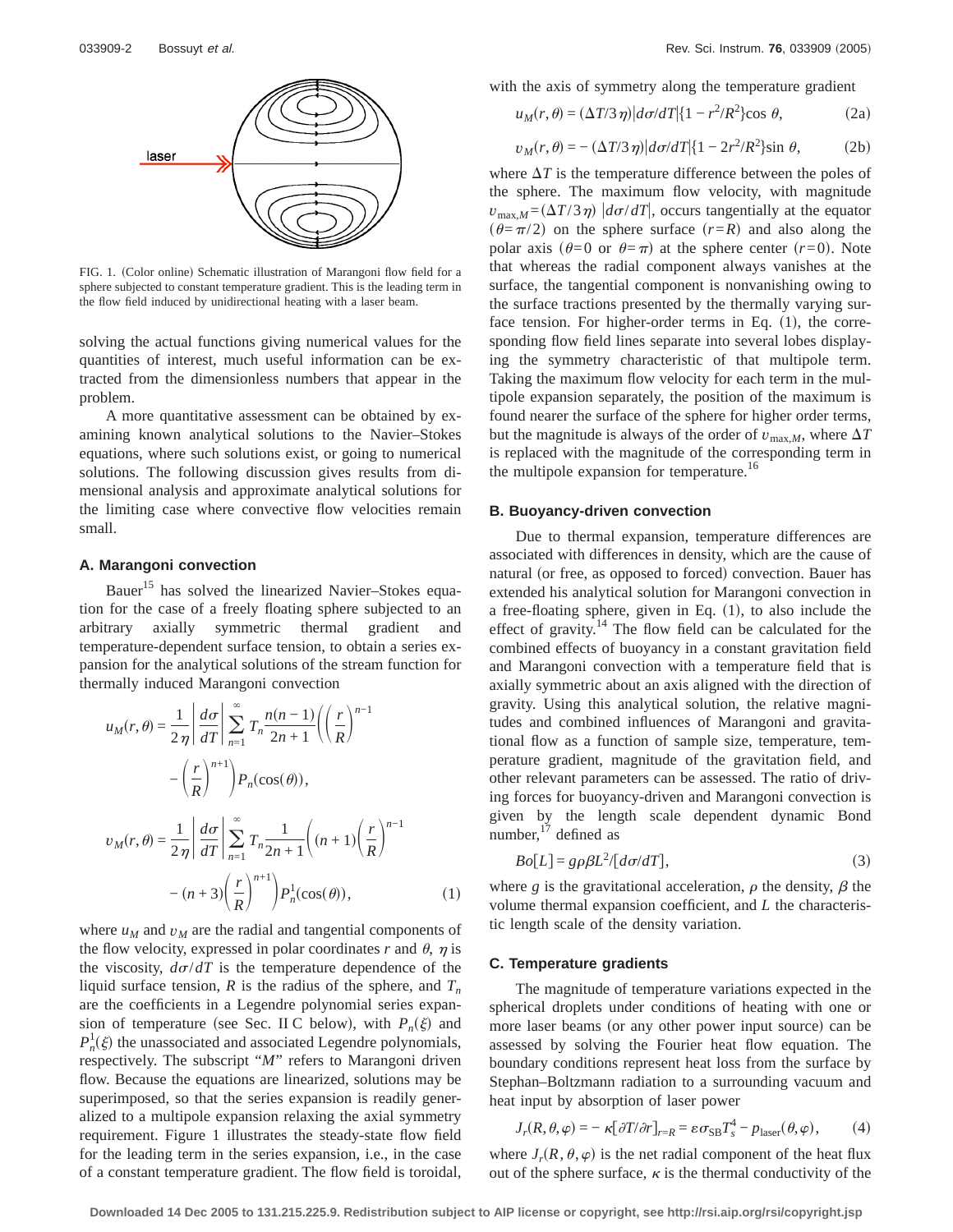

FIG. 2. (Color online) Schematic illustration of single beam heating by a laser beam and radiation loss by the sphere producing a temperature gradient.

liquid,  $T<sub>s</sub>$  is the local surface temperature,  $\varepsilon$  is the total hemispherical emissivity of the surface,  $\sigma_{SB}$  the Stephan– Boltzmann constant, and  $p_{\text{laser}}$  the laser power input at the sphere surface, which depends on location  $(\theta, \varphi)$ . The power input is determined by the spectral absorption coefficient of the surface (equal to the spectral emissivity) at the laser wavelength and the incident power per unit area of the laser beam projected on the sphere surface. The situation is illustrated in Fig. 2. For small temperature gradients, such that  $\Delta T/T_{av} \le 1$ , the local temperature  $T_s$  in Eq. (4) may be replaced by the average surface temperature of the sphere  $T_{av}$ , to a good approximation.<sup>18</sup>

The steady-state solution can be expressed as a multipole series expansion using spherical harmonics; for axially symmetric problems these reduce to Legendre polynomials, as used in the analytical solutions for Marangoni and gravitydriven convection $14,15$ 

$$
T(r,\theta,\varphi) = \sum_{n=0}^{\infty} T_n \frac{r^n}{R^n} P_n(\cos(\theta))
$$
 (5)

with

$$
T_n = \left(1 + \frac{1}{2n}\right) \frac{R}{\kappa} \int_0^{\pi/2} \cos(\theta) \varepsilon I_{\text{laser}}(R \sin(\theta))
$$

$$
\times P_n(\cos(\theta)) \sin(\theta) d\theta \text{ for } n > 0
$$

and

$$
T_0 = \sqrt[4]{\left(\int_0^{\pi/2} \cos(\theta) \epsilon I_{\text{laser}}(R \sin(\theta)) \sin(\theta) d\theta / 2 \epsilon \sigma_{\text{SB}}\right)}
$$

for an axially symmetric laser beam centered on a spherical sample, with intensity profile  $I_{\text{laser}}(x)$  in W/m<sup>2</sup>. For multiple laser beams, the average temperature  $T_0$  must be calculated using the total power input from all of the beams together, but the rest of the temperature profile may be calculated for each beam separately and superimposed. In any case, the Marangoni flow velocity profile scales as

$$
v_{\text{max},M} \propto R p_{\text{laser}} |d\sigma/dT| / \kappa \propto R \sigma_{\text{SB}} T_{\text{av}}^4 |d\sigma/dT| / \kappa. \tag{6}
$$

## **D. Composition variations**

To assess the role of composition variations in inducing convective flow (solutal convection), one needs to account for the fact that both the density and the surface tension of the alloy are composition dependent and may therefore vary with solute concentration. We can estimate the driving forces for Marangoni solutal convection by referring to the previous discussion [Eqs.  $(1)$  and  $(6)$ ] and replacing the thermal driving force for Marangoni convection  $\nabla T[d\sigma/dT]$  by the equivalent solutal driving force  $\nabla c[d\sigma/dc]$ . Here *c* is the dimensionless concentration of solute  $(c=1$  for a pure solute phase),  $\nabla c$  is the magnitude of the concentration gradients on the sample surface, and  $d\sigma/dc$  is the concentration dependence of the liquid surface tension. We can define a dimensionless ratio

$$
\delta = \nabla c \left[ d\sigma / dc \right] / \Delta T \left[ d\sigma / dT \right] \tag{7}
$$

which measures the ratio of solutal to thermal driving forces. In principle, the solutal driving force for Marangoni convection could be much larger than the thermal driving force. To estimate the composition dependence of the surface tension of an alloy, one should remember that alloys minimize their surface energy by surface segregation of the element(s) with lowest surface tension. As a result, the surface tension changes dramatically with the concentration of these low surface tension elements when their concentration is low, but when the surface tension of the alloy approaches the surface tension of the low surface tension element it is relatively independent of composition. Often the solute does not lower surface tension of the alloy, and  $d\sigma/dc \ll \sigma$  for all concentrations. In addition, surface diffusion—which is much faster than bulk diffusion—may well override solutal Marangoni convection as a mechanism for reducing concentration variations on the surface. It is therefore likely that solutal Marangoni convection would be insignificant.

Concentration variations in the sample can also cause buoyancy-driven convection. We can again replace the thermal driving force  $g \rho \beta \Delta T$  in Eq. (3) with the corresponding solutal driving force  $g[d\rho/dc]$   $\Delta c$ , where  $d\rho/dc$  is the concentration dependence of the liquid density, and  $\Delta c$  is the magnitude of the concentration variations within the sample. Or we can define a dimensionless ratio

$$
\gamma = \Delta c \left[ d\rho / dc \right] / \rho \beta \Delta T \tag{8}
$$

to measure the ratio of solutal to thermal driving forces for natural buoyancy-driven convection.

## **E. Dynamic effects**

So far, the analysis considered steady-state solutions, with driving forces for convection that are constant over time. The steady-state solutions are reached only when transients resulting from previous changes and disturbances have decayed. For convection, viscous dissipation gives a damping time of

$$
t_{\rm visc} = \rho L^2 / \eta, \tag{9}
$$

where *L* is a transverse length scale of the transient flow pattern. For changing temperature, the internal thermal relaxation time—governing the decay of temperature variations within the sample—is given by

**Downloaded 14 Dec 2005 to 131.215.225.9. Redistribution subject to AIP license or copyright, see http://rsi.aip.org/rsi/copyright.jsp**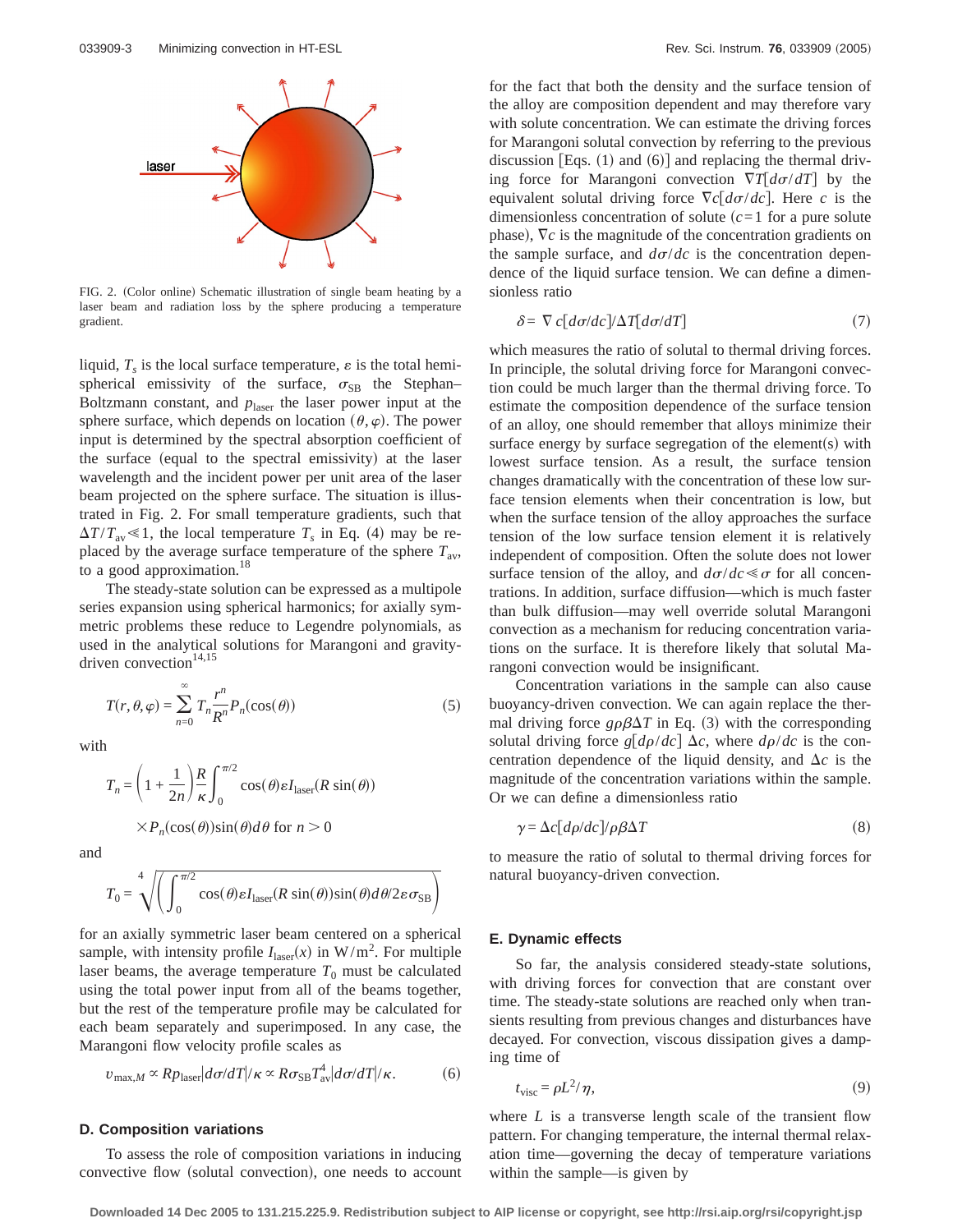$$
t_{\text{therm}} = c_P R^2 / \pi^2 \kappa,\tag{10}
$$

whereas the external thermal relaxation time—required for the average sample temperature to adjust to changes in net heating power—is

$$
t_{\rm rad} = R c_P (T_0 - T_{\rm RT}) / \varepsilon \sigma_{\rm SB} (T_0^4 - T_{\rm RT}^4). \tag{11}
$$

Here  $c_p$  is the specific heat capacity per unit volume of the sample material,  $\kappa$  is its thermal conductivity, and  $T_{RT}$  is the ambient temperature.

It is also possible that the sample would rotate. This can be controlled in the electrostatic levitation experiment, by adjusting one of the laser beams so its incidence on the sample is off-center. The moment of the momentum of the absorbed photons is then converted into angular momentum of the sample, gradually increasing or decreasing its rotation rate, with a rotational acceleration of up to  $0.05 \text{ Hz/s}$ .<sup>19</sup> The effect of a rotating reference frame on the kinematics of convection is accounted for by augmenting body forces with centrifugal and Coriolis "forces." For slow rotations and vanishing convection velocities (i.e., nearly rigid-body rotation), both effects can be neglected.

## **III. MINIMIZING CONVECTION**

The analysis and modeling results indicate practical methods for reducing convective flow to an acceptable minimum. Depending on the situation, different measures of the convective flow velocity profile determine what is acceptable: total displacement of a material point, convective flow velocity, local shear rate, etc. For each of these quantities the maximum or the average over time and/or space, its magnitude or the component along some direction, over the entire sample or only a part of it may be the most relevant. In most cases, reducing one measure of the flow velocity profile will also reduce the others, so we may simply state the goal as minimizing convection. Which combination of the methods below should be used will be determined by the expense and practicality of implementing each method under the circumstances dictated by the experiment, and by the sensitivity of the experimental outcomes to disturbance by convective flow.

#### **A. Improved temperature uniformity**

Both Marangoni convection and thermal buoyancydriven convection are caused by temperature variations in the sample. The magnitude of these variations can be drastically reduced by using a symmetric arrangement of broad laser beams instead of a single narrow beam for heating.<sup>18</sup> In fact, the limiting case of an infinitely narrow beam is the worst possible case for temperature uniformity: heat flux and temperature at the point of incidence become infinite, and the Legendre series expansions of Eqs.  $(1)$  and  $(5)$  cannot be truncated. If the power input is distributed more smoothly over the surface, without any sharp features, the higher-order terms in the Legendre series are not needed to provide a good description of the power input and the resulting temperature and flow fields. The symmetry of the Legendre polynomials further simplifies the series expansion when a symmetric arrangement of multiple heating laser beams is used. Figure 3 illustrates that increasing the beam width reduces the higher-order terms disproportionately, while symmetry eliminates the lowest-order terms.

The complementary effects of symmetry and beam broadening in the heating arrangement are most visible in different parts of the convective flow velocity profile. Convective flow near the center of the sample is caused by temperature differences across the sample, and therefore most effectively reduced by using a more symmetric heating arrangement. Precisely balancing the power and alignment of the different heating beams is paramount. Sharp features in the heating power distribution are associated with convective eddy flows localized beneath these features near the sample surface. These are most effectively reduced by smoothing and broadening the heating beam intensity profile.

#### **B. Controlled sample rotation**

In a rotating sample, centrifugal acceleration and gyroscopic forces can complicate matters, causing significant deviations from the nominally spherical sample shape at high rotation rates, ultimately leading to dynamic instabilities. The rotation rate must be kept low enough to avoid these effects. But rotation also has the effect of smoothing out azimuthal variations in any external fluxes incident on the sample, e.g., the power input from the heating laser beam $(s)$ . Provided that rigid body rotation does not run counter to other experimental requirements, it may therefore be desirable to work with the sample spinning at a rate  $\psi$  such that

$$
t_{\text{relax}} \geqslant \omega^{-1} > (g_{\text{max}}/R)^{-1/2},\tag{12}
$$

where  $t_{\text{relax}}$  is the internal relaxation time for the variations in the sample caused by the nonuniform flux,  $g_{\text{max}}$  is the allowable centrifugal acceleration, and *R* is the sample radius. Deviations from the spherical sample shape remain small when the pressure of the centrifugal force is small compared to the surface tension  $\sigma$ ,

$$
\rho \omega^2 R^3 / \sigma \ll 1. \tag{13}
$$

## **C. Microgravity environment**

An obvious, but somewhat impractical and very expensive, method of reducing buoyancy-driven convection is to reduce gravity. Due to the existence of research laboratories in parabolic flight or low earth orbit, made available by government space programs, carrying out electrostatic levitation experiments in microgravity might be an option. In a microgravity environment, the hydrostatic pressure gradient in the sample is reduced by several orders of magnitude. This pressure gradient causes buoyancy, driving convection, and deviations from the perfectly spherical sample shape favored by surface tension. The electric field strength required to levitate a given sample, which is another source of shape distortions and limits the sample size that may be levitated, is also reduced proportionally to gravity.

## **D. Sample material properties**

When different sample materials are under consideration for an experiment, the choice can be partly determined by the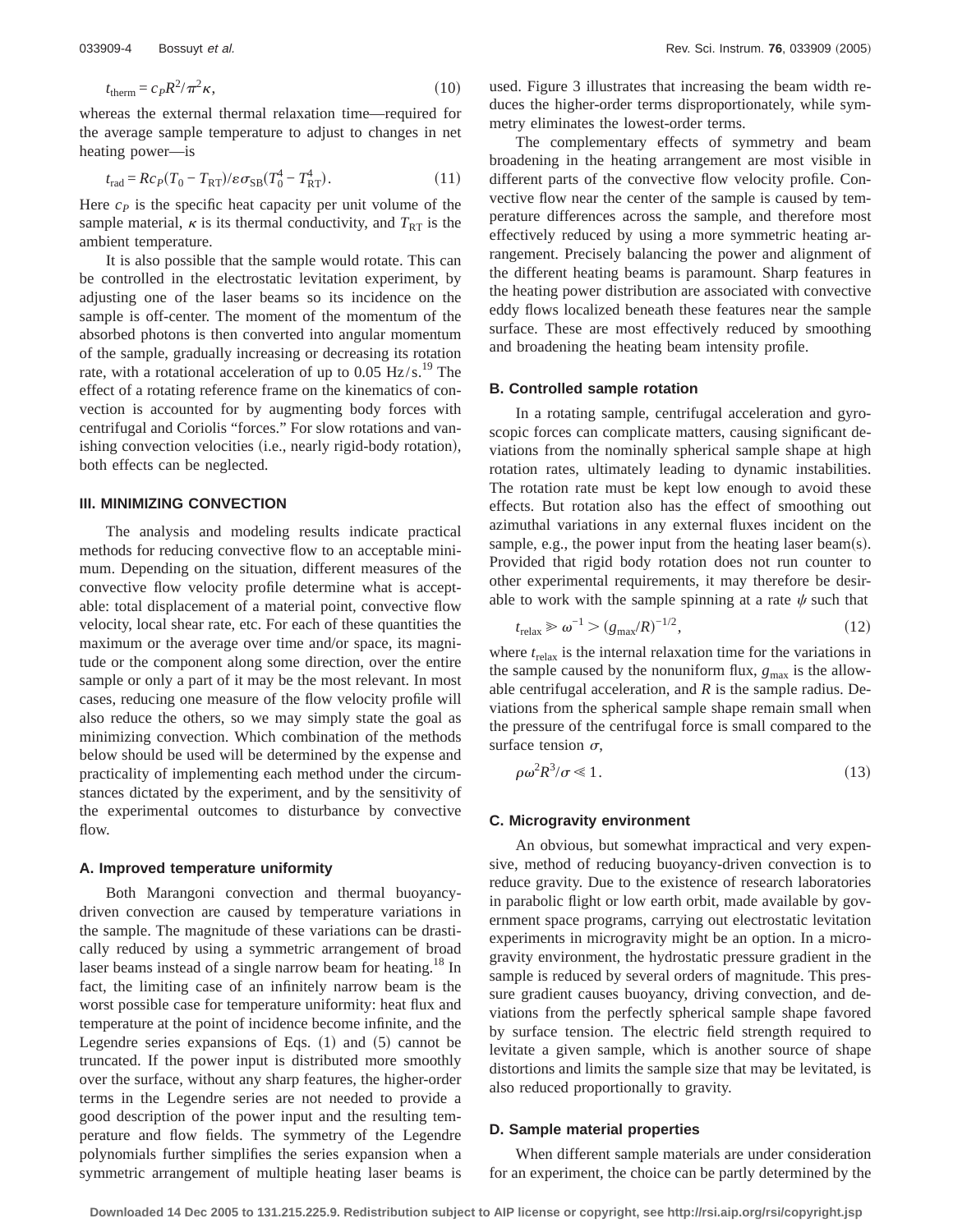

FIG. 3. Radial component of Marangoni flow velocity plotted versus position along the polar axis, calculated according to Eq.  $(1)$ , for different heating beam configurations: limiting case of infinitely narrow laser beam (top row), typical heating laser beam with Gaussian intensity profile of  $0.5$  mm FWHM (middle row), and heating laser beam with Gaussian intensity profile broadened to 2 mm FWHM (bottom row), in each case for a single laser beam (left column) and 4 laser beams in a tetrahedral geometry (right column). The thin dotted lines delineate the contributions of the first 25 terms of the summation in Eq.  $(1)$ , and the inset graph shows the corresponding coefficients  $T_n$ . The calculations were carried out using material properties listed in Table I for a sphere of 4 mm diameter at 960 K, with a 1% allowance for imperfect alignment and beam intensity calibration in the tetrahedral geometry.

materials' physical properties and the role these play in the various contributions to convective flow. For the same driving forces and geometry, material with a higher viscosity would have proportionally lower flow velocities. The different driving forces and the parameters that determine the experiment duration and temperature should also be evaluated for each material.

The buoyancy-driven contribution to convective flow is directly proportional to the density difference between different parts of the sample. Density differences can result from phase changes, temperature differences or composition differences. When different sample materials are under consideration for an experiment, a choice can be made to avoid excessive buoyancy-driven convection.

# **IV. CASE STUDY**

In the following, the analysis of convective flow will be applied to evaluate the feasibility of diffusion measurements on the melt of a bulk glass forming alloy, using an electrostatic levitation technique for sample containment. The high viscosity and good thermal stability of bulk glass-forming alloys in the deeply undercooled liquid state have enabled several diffusion studies since the discovery of these alloys.<sup>20–22</sup> We shall not concern ourselves with the accuracy of our assumptions or the feasibility of the electrostatic levitation approach near the glass transition, but at higher temperatures where a containerless technique is needed to avoid chemical reactions between the container wall and the liquid.

Convective flow must be avoided as well. Convective mixing can completely obliterate the diffusion profile; even small amounts of convection contaminate the profile and make quantitative analysis difficult or impossible. In the past, researchers have employed capillary geometries, magnetic damping, and reduced gravity to limit the contamination of diffusion profiles by convection.<sup>23,24</sup> Nearly all of the earlier research on diffusion in metallic liquids has been confined to low melting point metals such as indium, gallium, tin, bismuth, and similar alloys. One reason for this is that, at elevated temperature, temperature gradients—and the resulting Marangoni- and gravity-driven (natural) convective flows—tend to become aggravated. In simulations it was found that contamination in capillary experiments remains a serious problem.<sup>25,26</sup> Experiments performed under microgravity conditions on low melting point liquids have shown that, in some cases, problems associated with natural convection can be overcome.<sup>27</sup> As a benchmark for the utility of a proposed method of reducing convection in liquids, a feasibility study of high-temperature diffusion measurements seems appropriate.

#### **A. Alloy properties**

We chose  $Zr_{58}Nb_3Cu_{16}Ni_{13}Al_{10}$  (Vit106a), which is the best currently known Zr-based metallic glass forming composition without beryllium.28 The physical properties of this alloy—or related alloys when data for this composition was unavailable—are listed in Table I. Recently, it was shown that the Vit106a alloy could be vitrified by radiative cooling.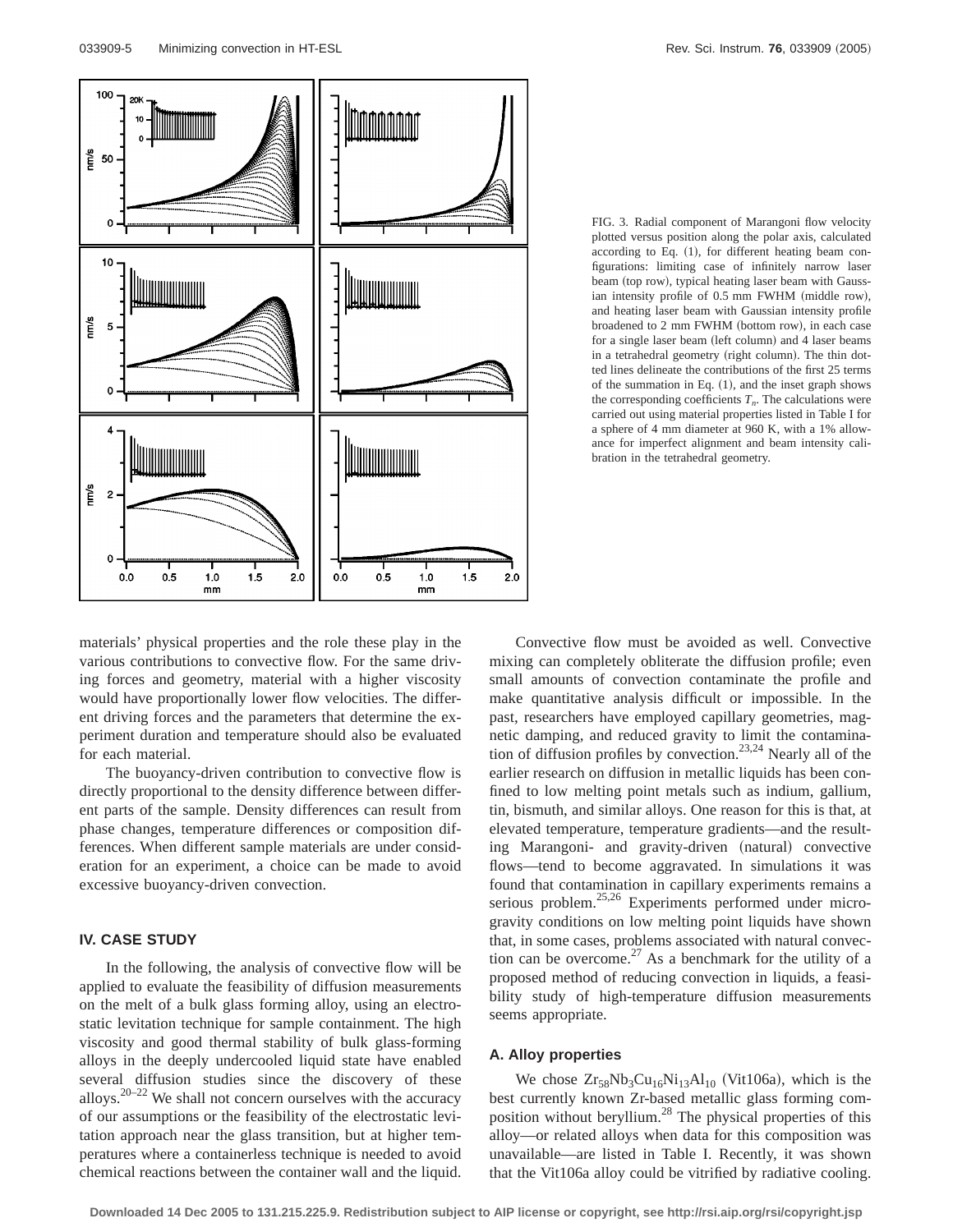TABLE I. Values of various physical parameters used for the calculations. For the cases where parameters are not available for Vit106a  $(Zr_{58}Nb_3Cu_{16}Ni_{13}Al_{10})$ , we chose the parameters for the neighboring composition of Vit106  $(Zr_{57}Nb_5Cu_{15}Ni_{13}Al_{10})$ .

| Physical parameter                          | Value                                                                    |
|---------------------------------------------|--------------------------------------------------------------------------|
| Molar mass                                  | $W_{\text{mol}} = 0.07617 \text{ kg/mol}$                                |
| Density <sup>a</sup>                        | $\rho = 6.66 \times 10^3$ kg/m <sup>3</sup>                              |
| Thermal expansion <sup>a</sup>              | $\beta = 5.33 \times 10^{-5} \text{ K}^{-1}$                             |
| Glass transition temperature <sup>b</sup>   | $T_{e}$ =673 K                                                           |
| Liquidus temperature <sup>b</sup>           | $T_{\text{liq}} = 1103 \text{ K}$                                        |
| Specific heat <sup>c</sup>                  | $c_p = 3.9 \times 10^6$ J/m <sup>3</sup> K                               |
| Thermal conductivity <sup>d</sup>           | $\kappa \sim 25$ W/m K                                                   |
|                                             | $\alpha = \frac{\kappa}{c_n} \sim 6 \times 10^{-6} \text{ m}^2/\text{s}$ |
| Total hemispherical emissivity <sup>d</sup> | $\epsilon = 0.26$                                                        |
| Spectral emissivity <sup>d</sup>            | $\epsilon = 0.26$                                                        |
| Surface tension <sup>e</sup>                | $\sigma = (1.538 - 1.7 \times 10^{-5} \text{ T}) \text{ J/m}^2$          |

 $a^2$ Data for Vit106 at  $T_{\text{liq}}$ , from Ref. 30.

<sup>b</sup>Data from Ref. 29.

<sup>c</sup>Data for Vit106 at  $T_{\text{liq}}$ , from Ref. 32.

Data for Vit106, from Ref. 33.

e Data for Vit106 with *T* in K, from Ref. 34.

Isothermal crystallization studies were performed in the entire undercooled liquid region and compiled in a timetemperature-transformation  $(TTT)$  diagram.<sup>29</sup> The TTTdiagram has a typical nose shape, with the shortest time of 30 s to crystallization occurring at 900 K. We will consider three different temperatures, representative of the entire undercooled liquid region: 960 K, above the nose of the TTTdiagram, 900 K, at the nose, and 740 K, below the nose.

For the further calculations, the viscosity and diffusivity and their temperature dependence are required. For the Vit106a alloy, this data has not been measured yet. The viscosity can be estimated using data for the viscosity of the original Vit106 composition,<sup>30</sup> which is very similar to Vit106a, interpolated to the temperatures of interest using the Vogel–Fulcher–Tamman equation. If the temperature axis is slightly adjusted to move liquidus and glass transition temperatures of Vit106 to those of Vit106a, the viscosity of Vit106a is estimated to be 10 kPa s at 960 K, 75 kPa s at 900 K, and 5 GPa s at 740 K. For the diffusivity, we assume a typical value for elemental metallic melts at about 1000 K of  $D=3\times10^{-9}$  m<sup>2</sup>/s and further assume that—far above the glass transition temperature—the Einstein–Stokes relationship holds to estimate its temperature dependence. $31$  This results in diffusivity values of approximately  $1 \times 10^{-10}$  m<sup>2</sup>/s at 960 K,  $1 \times 10^{-11}$  m<sup>2</sup>/s at 900 K, and  $1 \times 10^{-16}$  m<sup>2</sup>/s at 740 K.

## **B. Tracer deposition**

In order to perform a diffusion experiment, a "tracer" species will be deployed on the surface of the molten sphere by vapor deposition. Treating diffusivity as a constant, the evolution of the (dilute) tracer diffusion profile in the absence of convection can be calculated analytically. If the tracer deposition is uniform across the sample surface with a constant flux  $F_0$ ,



FIG. 4. Graph of diffusion profiles labeled with the corresponding dimensionless diffusion length  $(Dt)^{1/2}/R$ .

$$
C(t,r) = \frac{F_0 R}{D} \left\{ 3 \frac{Dt}{R^2} + \frac{1}{2} \left( \frac{r}{R} \right)^2 - \frac{3}{10} - 2 \frac{R}{r} \sum_{n=1}^{\infty} \frac{\sin(\alpha_n r/R)}{\alpha_n^2 \sin(\alpha_n)} \exp(-\alpha_n^2 \frac{Dt}{R^2}) \right\}
$$
(14)

with  $\alpha_n$  the *n*th positive root of  $\alpha_n = \tan(\alpha_n)$ . For small values of the diffusion length  $\lambda = (Dt)^{1/2}$  compared to the sample radius *R*, the profile can be approximated by writing the analytical solution for continuous deposition on a planar surface in spherical coordinates

$$
C(t,r) = \frac{F_0 R}{D} \left\{ \sqrt{\frac{4Dt}{\pi r^2}} e^{-[(R-r)^2/4Dt]} -\frac{R-r}{r} \operatorname{erfc}\left(\frac{R-r}{\sqrt{4Dt}}\right) \right\},\tag{15}
$$

where  $erfc(x)$  is the complementary error function. Dimensionless concentration profiles are plotted for different values of the ratio  $\lambda/R$  in Fig. 4.

Vapor deposition sources like Knudsen cells are capable of achieving a deposition rate of  $10^{-11}$  m/s. An alternative way to apply the tracer on the sample surface is chemical vapor deposition. Filling the chamber with a suitable deployment gas to a low pressure of about  $10^{-6}$  mbar results in a uniform deployment of the tracer on the sample's surface, with a deposition rate of about one monolayer per second. Several deployment gases are available to study the diffusion of the alloy's elements.

A meaningful analysis of the diffusion profile requires the diffusion length,  $\lambda$ , to be significantly smaller than the sample radius to avoid reaching a nearly uniform distribution of the tracer species. On the other hand, the profile must be at least 30 nm deep in order to be evaluated by a suitable method such as secondary ion mass spectroscopy (SIMS). In an ideal profile, concentrations span the entire range from the detection limit of the analysis technique to the maximum concentration that is still dilute, i.e., which does not noticeably affect the outcome of the diffusion experiment. Figure 4 demonstrates that diffusion profiles with  $\lambda \approx 0.1 R$  or smaller span many orders of magnitude in concentration.

**Downloaded 14 Dec 2005 to 131.215.225.9. Redistribution subject to AIP license or copyright, see http://rsi.aip.org/rsi/copyright.jsp**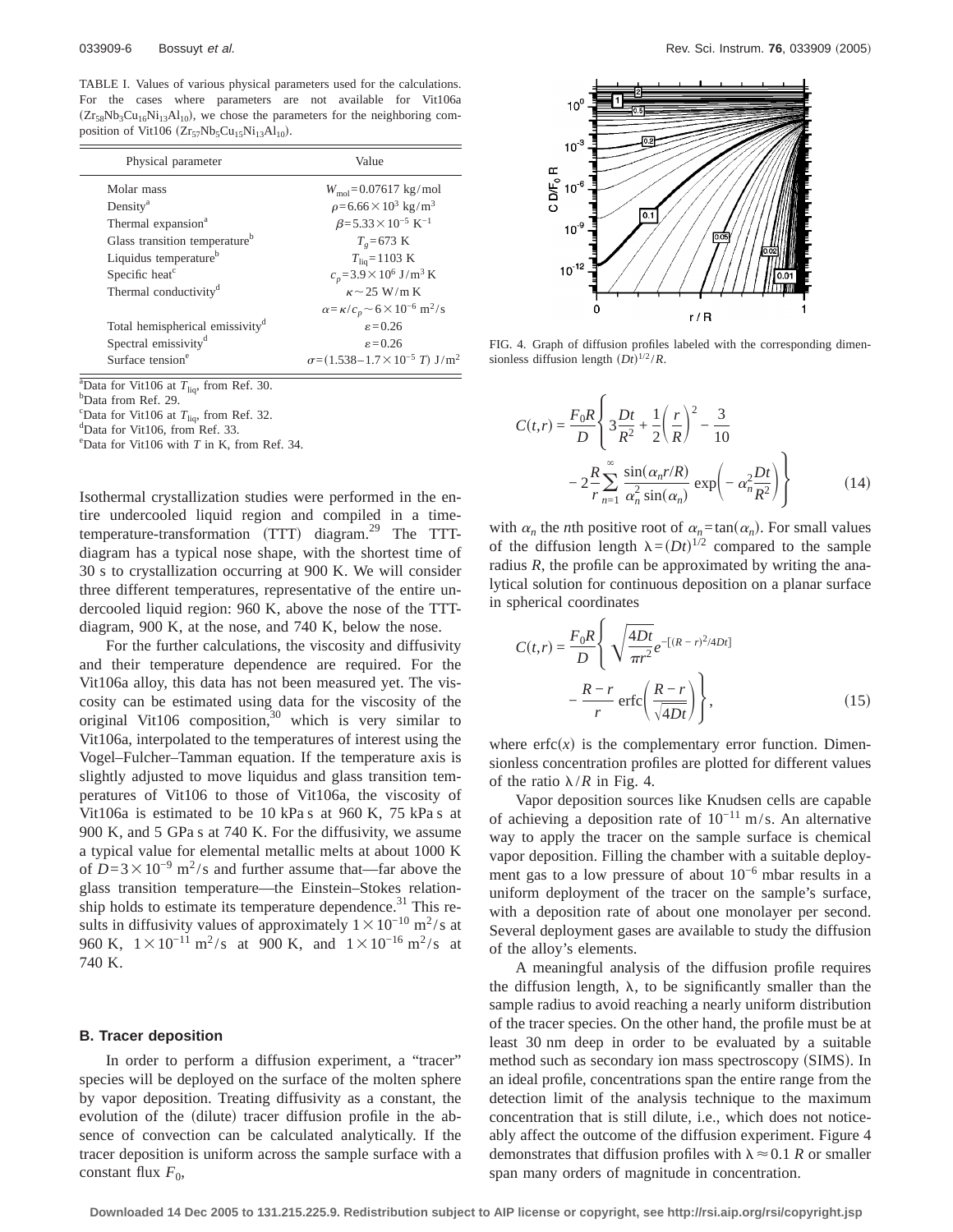The maximum concentration that can still be considered dilute depends on which physical properties of the liquid are of importance in the diffusion experiment, and how strongly those depend on the solute concentration. In any case, the dilute limit will be below about 1%, but for some tracer species, the limit can be much lower. With "heavy" elements like Au, for example,  $d\rho/dc$  is of the order of  $10^4$  kg/m<sup>3</sup>, which gives a maximum concentration of about 10 ppm to keep the dimensionless ratio  $\gamma$  in Eq. (8) smaller than one.

## **C. Perturbation of the diffusion profile by convection**

To assess the degree to which experimentally determined atomic concentration profiles are contaminated by the effects of convection, the rate of atomic transport by diffusion should be compared with the rate of convective transport. Strictly speaking, the relevant quantity is the total change of the atomic concentration, i.e., the time integral of the divergence of the concentration flux vectors

$$
C(t_1) - C(t_0) = \int_{t_0}^{t_1} \frac{dC}{dt} dt = \int_{t_0}^{t_1} \overline{\nabla} \cdot (D\overline{\nabla} C) - \overline{v} \cdot \overline{\nabla} C dt,
$$
\n(16)

where  $C(t)$  is the concentration at time *t*, *D* is the intrinsic atomic diffusion constant, and  $v$  is the convective flow velocity. The first term in the integral is associated with Fick's law of diffusion, whereas the second term represents convection. If, at all times, everywhere in the sample, the convection term is negligible compared to the diffusion term, a diffusion profile uncontaminated by convection is guaranteed. Since we are primarily interested in the limiting case where the perturbations remain negligible, a first-order approximation may be used, where the convection and diffusion problems are solved independently, combining the convective flow profile with the unperturbed diffusion profile to calculate the perturbation of the concentration profile.

For comparison of diffusion with convection, it is instructive to define a diffusion velocity  $v_{\text{diff}}$  such that the "convective" flux associated with this "velocity" equals the diffusion flux

$$
v_{\text{diff}} = \frac{\overline{\nabla} \cdot (D\overline{\nabla} C)}{\|\overline{\nabla} C\|^2} \overline{\nabla} C. \tag{17}
$$

For the solution given in Eq.  $(14)$ , the diffusion velocity is a monotonically decreasing function of time, of the order of  $(D/\pi t)^{1/2}$  in the initial stages—where the diffusion length  $\lambda = (Dt)^{1/2}$  is small—and approaching  $3D/r$  when the diffusion length becomes large compared to the sample radius. In order to keep the diffusion profile free of convective perturbation, it is sufficient that  $v_{\text{diff}} \ge v_{\text{max},M}$  and  $v_{\text{diff}} \ge v_{\text{max},g}$ , where  $v_{\text{max},M}$  and  $v_{\text{max},g}$  are the maximum values for the flow velocity (along the direction of the concentration gradient) due to Marangoni convection and gravity-driven convection, respectively.

#### **D. Time constraints**

In order to define the "window of opportunity" for a "convection free" diffusion experiment, the various constraints on the processing time have to be considered. These are depicted in Fig. 5, as a function of temperature, for different sample sizes and heating conditions. It should be noted that the levitation of samples larger than 4 mm diameter would require a reduced gravity environment.

The time before the onset of crystallization,  $t_{\text{crvst}}$ , represents an upper limit for the duration of the liquid diffusion experiment, so the diffusion time must be shorter than 600 *s* at 960 K, shorter than 30 s at 900 K, and shorter than 200 s at 740 K, as can be read from the TTT-diagram. On the other hand, a time interval of the order of the thermal relaxation time is required before the start of the diffusion experiment to achieve a constant temperature. Using Eq.  $(10)$  with the values for  $c_p$  and  $\kappa$  listed in Table I,  $t_{therm}=15$  ms for a spherical sample of radius *R*=1 mm, and even for  $R=5$  mm  $t_{therm}=0.4$  s is negligible. Time must also be allocated to quench the sample at the end of the experiment. Because the diffusivity changes rapidly with temperature, the time constant  $t_{\text{quench}}$  with which the diffusivity decreases when the temperature is decreasing with rate  $T/t_{\text{rad}}$  is

$$
t_{\text{quench}} = t_{\text{rad}} E_{\text{act}} / k_B T,\tag{18}
$$

where  $E_{\text{act}}$  is the apparent activation energy for diffusion and  $k_B$  is the Boltzmann constant. Thus,  $t_{\text{quench}}$  is the absolute minimum duration of a diffusion experiment.

The time window is further constrained by the requirements of tracer deposition and concentration profile measurement techniques. The inequalities expressing that the timedependent diffusion profile depth  $\lambda$  should be larger than 30 nm, but smaller than 1/10th of the sample radius, can be algebraically manipulated to yield a pair of inequalities involving the diffusion time. Similarly, because the diffusion velocity decreases over time, the lower bounds on  $v_{\text{diff}}$  to avoid perturbation of the diffusion profile by Marangoni and buoyancy-driven convective flow are equivalent to an upper bound on the diffusion time. Marangoni convection dominates, since the dynamic bond number  $Bo|_{R \leq 2 \text{ mm}} \leq 1$  for sample sizes small enough to be levitated in standard earth gravity, and in microgravity  $Bo \leq 1$  for any realistic sample size. For the purpose of plotting Fig. 5, the constraint due to convection was evaluated numerically by using the secant method to search for the value of time where  $v_{\text{diff,min}}$ =100  $v_{\text{max},M}$ .

When all these constraints are plotted together on a timetemperature diagram as in Fig. 5, a "window of opportunity" for successful liquid diffusion experiments is apparent, with boundaries which depend on the sample size, material properties, and heating configuration. Convection is reduced moving the corresponding boundary to higher temperatures or longer times—by using a smaller sample, broadening the heating laser beam, or using a symmetric arrangement of multiple heating laser beams.

In the deeply undercooled liquid, the limiting constraints are the radiative cooling rate and the time to crystallization, so the window is enlarged by using a smaller sample. At these temperatures, convective flow is limited by the high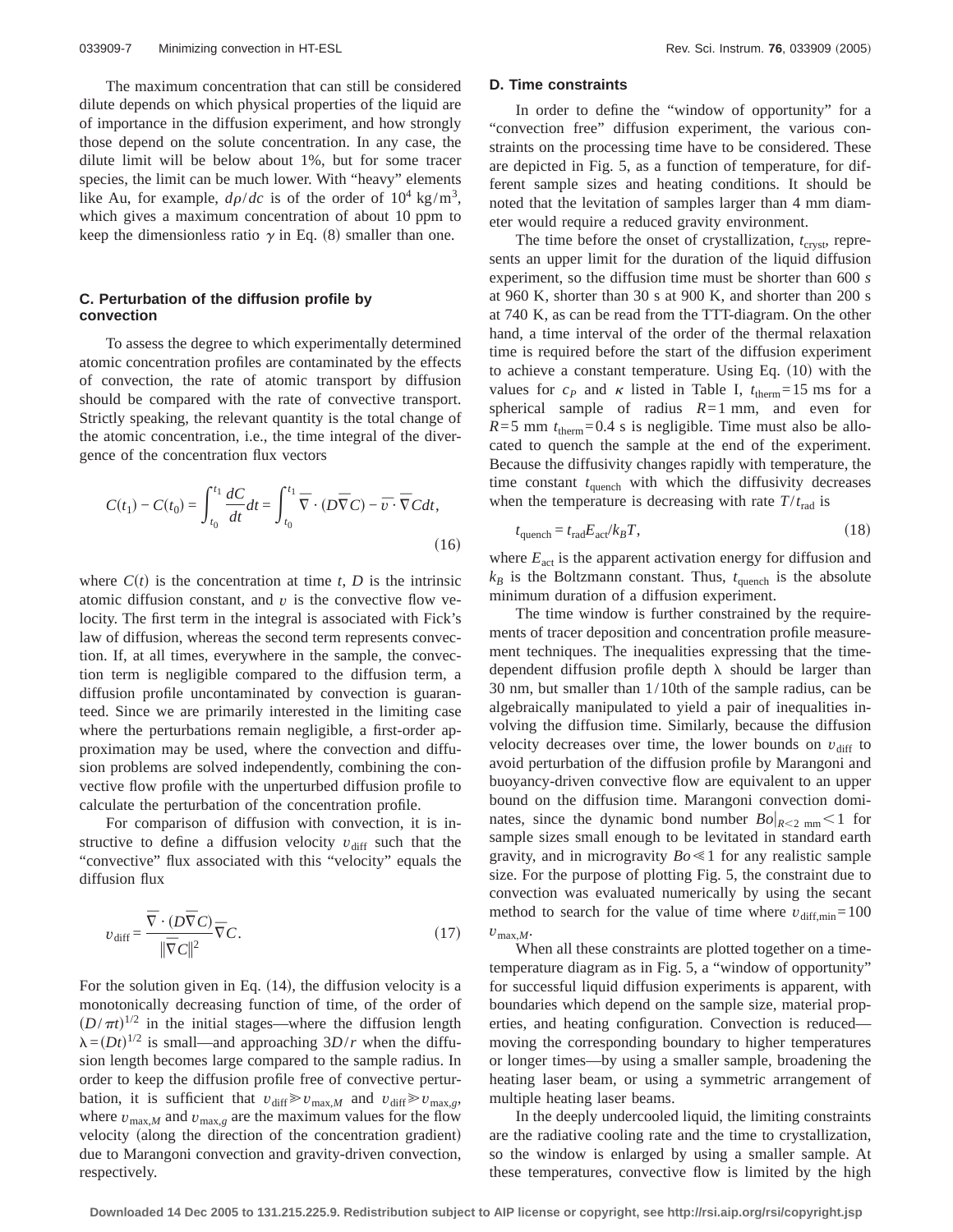

FIG. 5. Time constraints on a diffusion experiment, for different sample sizes and heating conditions. The unshaded area represents experiment duration and temperature combinations where a successful liquid diffusion experiment is possible. See text for an explanation of the different constraints. Top row: 1 mm sample radius with 0.5 mm FWHM Gaussian laser intensity profile, 2nd row:  $2 \text{ mm}$  sample radius with same (narrow) laser intensity profile, 3rd row: 2 mm sample radius with laser broadened to 2 mm FWHM, bottom row: 5 mm sample radius with laser broadened to 5 mm FWHM, in each case for a single laser beam (left column) and 4 laser beams in a tetrahedral geometry (right column).

viscosity of the alloy, and diffusion experiments should be possible even with a single narrow heating laser beam.

At high temperatures, it becomes important to reduce convective flow. The temperature range where convection can be avoided can be extended upwards significantly, by switching from a single heating laser beam to a tetrahedral arrangement with broadened beams. There is a maximum temperature above which the proposed approach ceases to be useful because the depth of the diffusion profile becomes comparable to the size of the sample before the sample can be quenched. For the Vit106 alloy with samples sizes small enough to be levitated in standard earth gravity, the combination of tetrahedral heating and beam broadening is more than sufficient to move the boundary for contamination of the diffusion profile by convective flow beyond this fundamental constraint. Diffusion experiments should be possible up to approximately the liquidus temperature. Larger samples can be levitated in microgravity. This allows diffusion measurements at still higher temperatures, but also aggravates contamination by convective flow.

Thus, the approach of electrostatic levitation combined with uniform sample heating is effective in reducing convection in a high-temperature reactive liquid sample, thereby enabling diffusion measurements throughout the undercooled liquid range. The approach is also useful for other measurements on high-temperature reactive liquids where a convection-free sample with uniform temperature and containerless processing are desirable.

## **ACKNOWLEDGMENTS**

This work was supported by the National Aeronautics and Space Administration (Grant No. NAG8-1744). S.B. was